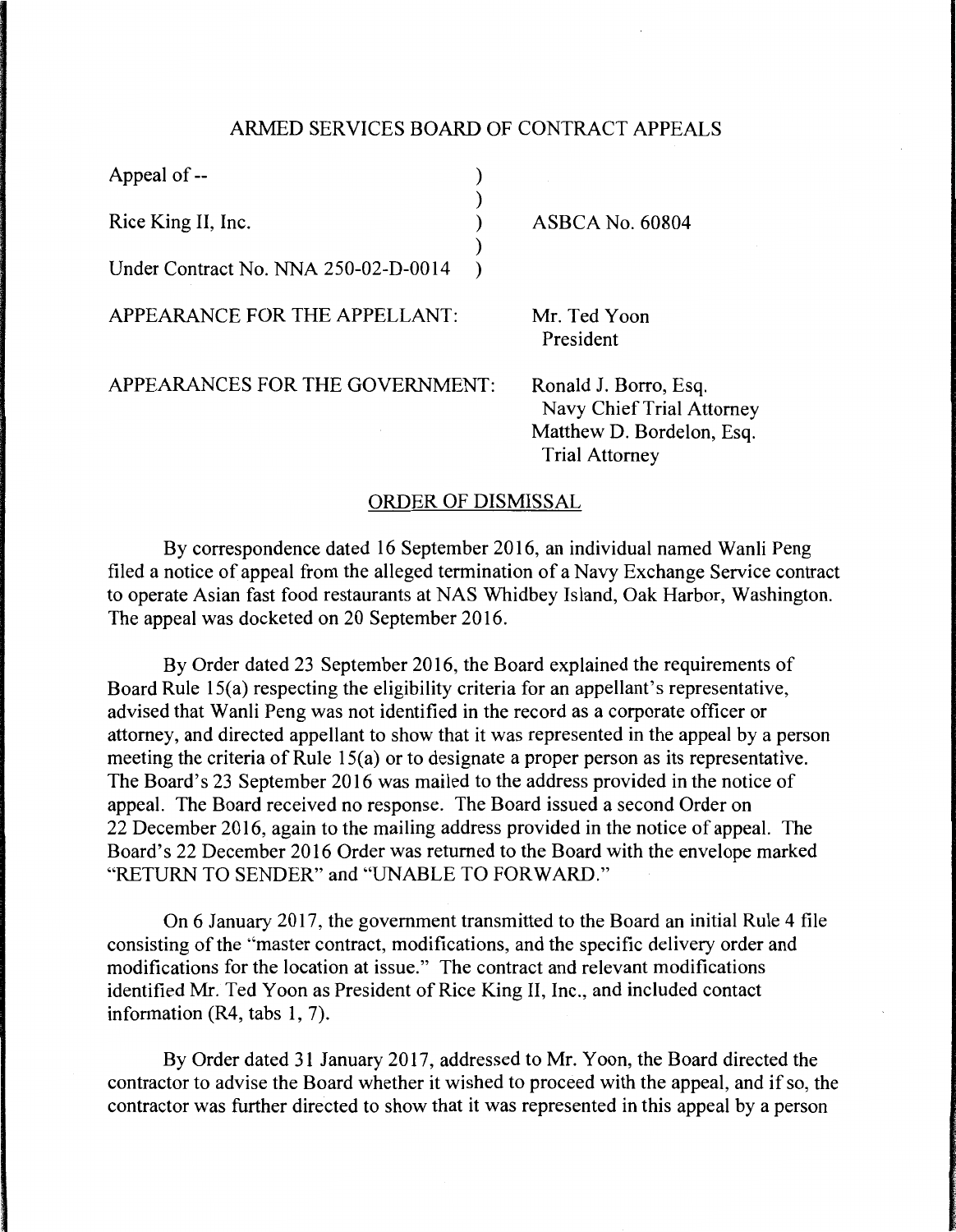meeting the criteria of Board Rule 15(a) or to designate a proper person as its representative. The contractor did not respond.

By Order dated 21 March 2017, addressed to Mr. Yoon, the Board again directed the contractor to advise the Board whether it wished to proceed with the appeal, and if so, to show that it was properly represented. The contractor was informed that if it did not comply by 5 April 2017 the Board might dismiss the appeal without further notice.

The contractor has not responded. Without a representative meeting the criteria of Board Rule 15(a), the Board is unable to proceed. Accordingly, the appeal is dismissed.

Dated: 18 April 2017

MARK N. STEMPLER Administrative Judge Acting Chairman Armed Services Board of Contract Appeals

I concur

RICHARD SHACKLEFORD Administrative Judge Vice Chairman Armed Services Board of Contract Appeals

I concur

 $CRAIG S. \nCLARKE$ Administrative Judge Armed Services Board of Contract Appeals